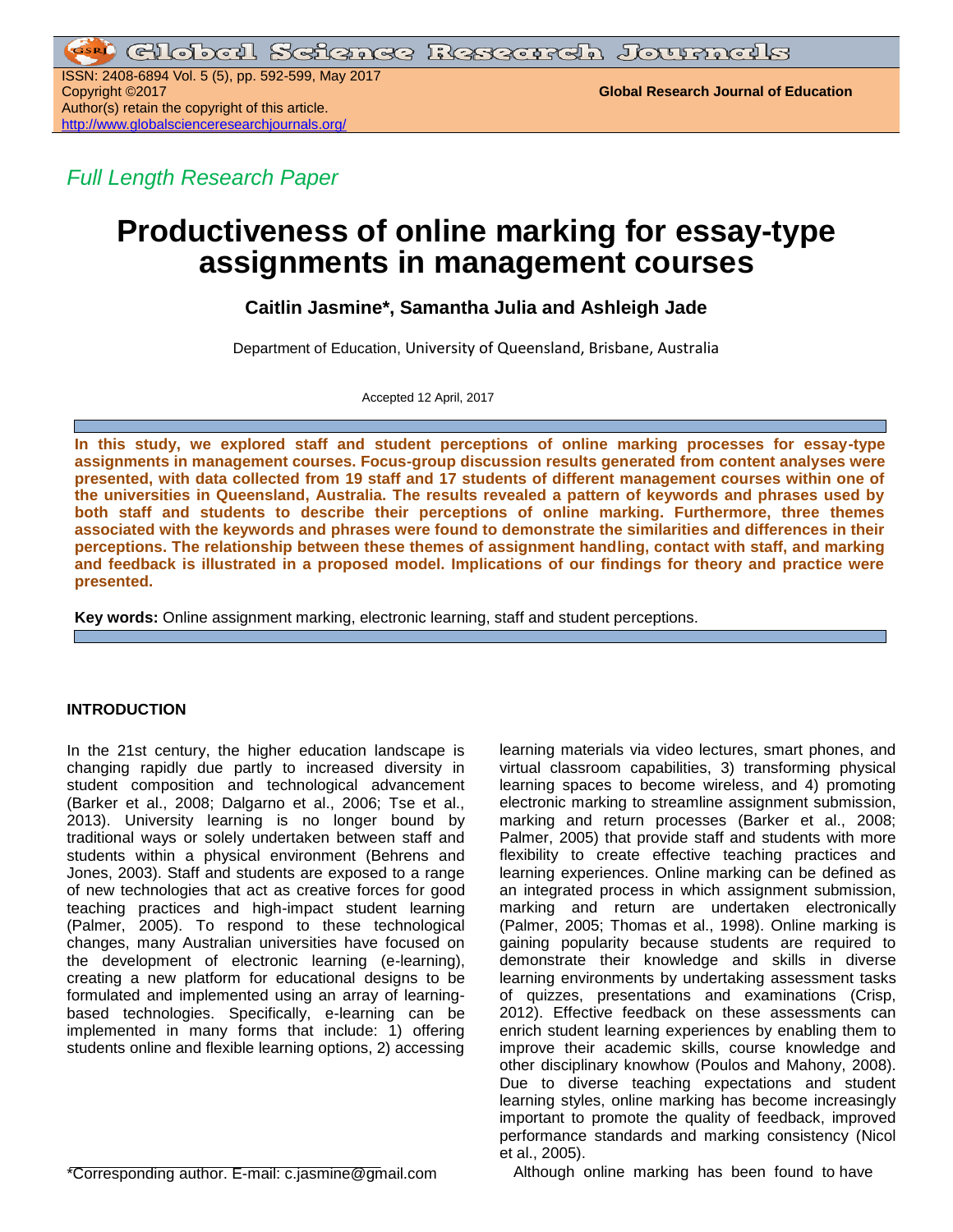potential advantages such as increasing turnaround time, obtaining feedback while away from home, reducing the cost of printing, providing convenience of storing assignments and improving the quality feedback (Dalgarno et al., 2007; Heinrich et al., 2009; Tse et al., 2013), staff and students have different perceptions of the effectiveness of online marking. In this respect, Heinrich and Wang (2003) and Heinrich et al. (2009) have explained that the limited usage of online marking for multiple-choice questions and ordering or matching questions is due to the misperception that online marking is only useful for assessing simple-concept understanding among students. These forms of online marking are not sophisticated enough to assess important student knowledge and skills in terms of logical reasoning, organization skills and presentation techniques (Heinrich and Wang, 2003). This suggests that online marking is not effective for assessing cognitively complex content via different forms of essay assignments such as reflective journals, reports or critical essays (Heinrich et al., 2009). However, essay-type assignments are often used to assess student knowledge and skills in management education because they examine analytical ability, problem solving ability, and presentation techniques among students in undergraduate and postgraduate courses (Heinrich and Wang, 2003). Thus, it is important to identify how staff and students perceive the effectiveness of online marking for essay-type assignments in management courses.

A review of research also suggests that existing research on online marking has tended to focus on student perceptions of online marking process based on specific courses in Engineering and Health Science disciplines rather than assessing both staff and student perceptions in general (Palmer, 2005; Maxwell and Kist, 2011; Poulos and Mahony, 2008). It is conceivable that factors influencing staff intention of adopting online marking in a specific engineering or health science course can be different from their student counterparts in terms of their perceptions of online marking implemented in more general courses within other disciplines such as management (Baker et al., 2008; Dalgarno et al., 2007; Tse et al., 2013). Consequently, differences in perceptions of online marking effectiveness between staff and students in disciplinary specific courses may result in an incomplete understanding of how effective strategies can be developed to promote online marking capabilities in universities. Although online marking is firmly at the core of e-learning and universities have expanded their capabilities to leverage the advantages of online marking, research exploring both staff and student perceptions of effective online marking process for essay-type assignments remains sparse in the literature.

## **Research purposes**

The present study therefore addresses these three

shortcomings by adopting a focus-group method to explore staff and student perceptions of online marking processes for essay-type assignments in management courses. This study aims to examine three questions:

1. What are the staff perceptions of online marking processes for essay-type assignments in management courses?

2. What are the student perceptions of online marking processes for essay-type assignment in management courses?

3. What are the similarities and differences of their perceptions of online marking processes for essay-type assignment in management courses?

## **Significant contributions**

This study aims to advance the current understanding of online marking in three ways. Firstly, we contribute to the existing research by identifying perceptions of online marking processes for essay-type assignments. This helps confirm whether online marking is assignmentspecific because essay-type marking may require different forms of educational design to assess deeplevel of knowledge and skills among students in a comprehensive way (Heinrich and Wang, 2003). Secondly, we respond to repeated calls for research by examining the similarities and differences of online marking perceptions between staff and students. This will yield a better understanding of both staff and student expectations about online marking for policy, procedure and system development (Palmer, 2005; Tse et al., 2013). Thirdly, we extend current findings in the literature by exploring staff and student perceptions of online marking in general, across management courses instead of assessing the perceptions of specific course design in Engineering and Health Science disciples only (Palmer, 2005; Maxwell and Kist, 2011; Poulos and Mahony, 2008) where much of the present literature has been generated. It is anticipated that the findings of this study will help confirm whether further study of online marking needs to be discipline and course specific for theoretical and practical development.

## **LITERATURE REVIEW**

The recent development of information and communication technologies has influenced online marking, creating a new platform for traditionally paperbased marking to be conducted electronically (Thomas et al., 1998; Palmer, 2005). The paper-based marking is described as a manual process in which students submit their assignments on paper, staff mark the assignments with comments using an additional marking sheet and students collect their assignment back in class (Dalgarno et al., 2007). This assignment marking approach has been relatively static and requires the involvement of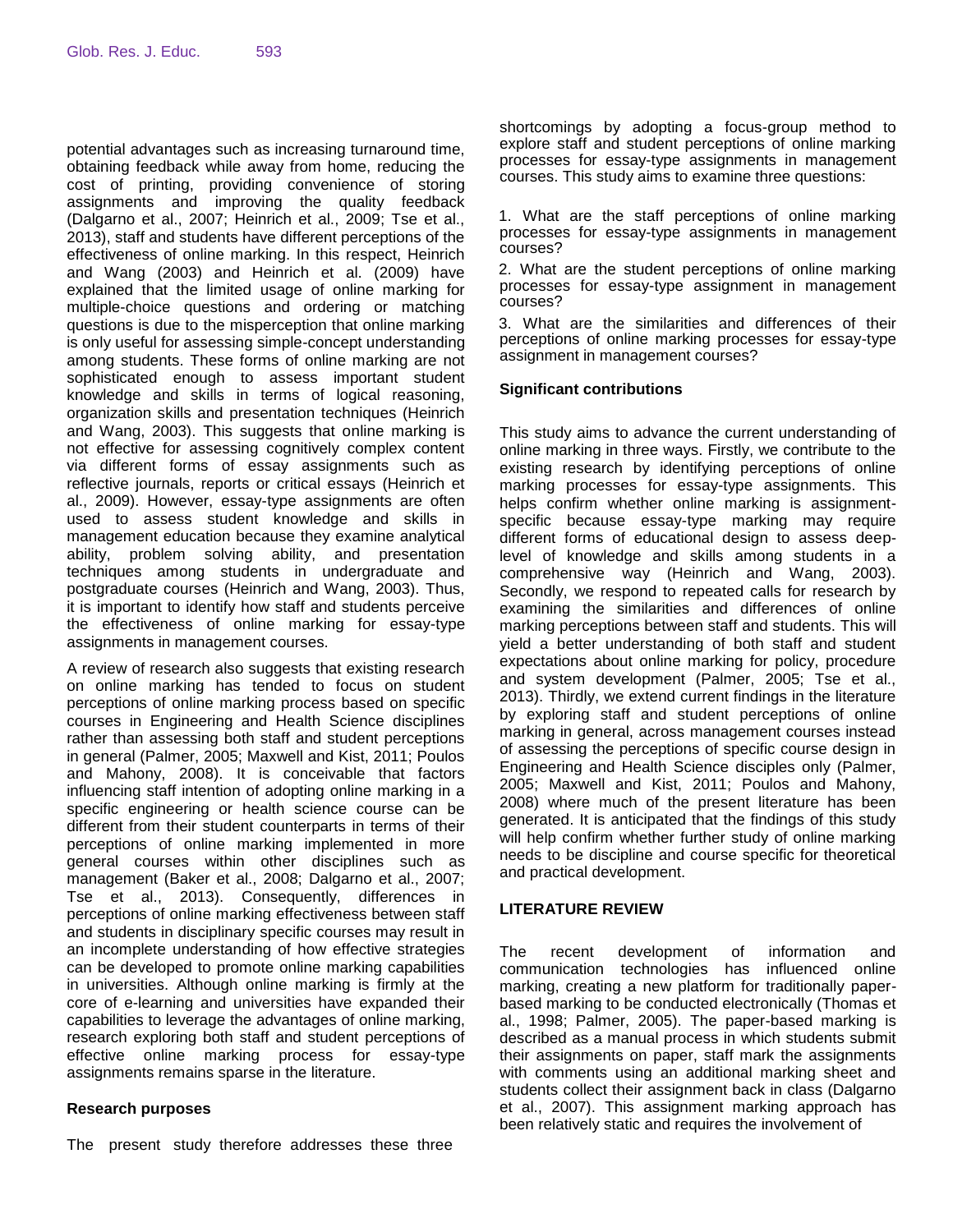many parties such as staff, students and administrative staff in order to ensure that assignment submission, marking and return processes are completed effectively (Cox, 2010). However, new technologies and communication devices have shifted paper-based marking towards blending learning approaches incorporating assignment submission, marking and return processes into a one-stop online environment (Palmer, 2005). Researchers such as Behrens and Jones (2003) suggest that the use of information and communication technologies for online marking process could potentially address many of the problems of paper-based marking approaches resulting in positive benefits for innovative teaching practices and learning experiences.

With respect to the increasing interest in adopting online marking in higher education, a few important studies have been conducted to identify factors that have potential impacts on the perceived effectiveness of online marking for different forms of assignment across disciplines. The findings of these studies provide a strong foundation to investigate the perceived effectiveness of online marking processes further. Palmer (2005) developed a formal evaluation system to identify student perceptions of the introduction of online submission, marking and return of assignments in a fourth-year engineering unit. Her results showed that almost 100% of respondents knew how to submit their assignments using the online system. More than 80% of the respondents also understood how to retrieve their assignment marks but only just over 50% of them understood how to get their assignment comments. Furthermore, more than 80% of respondents felt that their assignments were returned faster, and many of them rated their overall experience of the online marking system highly.

Similarly, Dalgarno et al. (2007) conducted a large scale study on paperless submission, marking and return of assignments. Their study involved a group of on campus and distance learning students of Information Technology courses. Results of their study showed that the respondents were very positive about the use of a paperless approach to submission, marking and return for their assignments. Key advantages of their paperless approach reported by the respondents were reductions in time delays, ability to retrieve feedback easily, reductions in printing costs, ability to obtain a replacement copy of lost assignments. Disadvantages of their paperless approach included the cost of printing returned assignments, problems with uploading large assignments, over slow internet connections, and the possibility of students hacking into each other's work.

Finally, Barker et al. (2008) extended the work of Dalgarno et al. (2007) further exploring the perceptions of online marking processes on staff and students in another large scale study. Their results indicated that the majority of staff and students preferred the use of online rather than paper-based marking processes. However, staff and students had very different perceptions about

other aspects of the online marking process. Staff were concerned with workload and health and safety issues in contrast with the students' concern about the quality and quantity feedback, when receiving their electronically returned assignments. These findings suggest that staff and student perceptions of online marking processes are very different from each other.

The findings of these three important studies are very encouraging, and provide us with a better understanding that issues related to online marking are diverse and require more systematic examination of these issues. The review of these studies helps to justify the need of the current study and shows that more research is required to address their shortcomings in order to inform our current thinking of new policies, strategies, procedures and practices for online marking (Baker et al., 2008; Palmer, 2005; Dalgarno et al., 2007).

# **METHODS**

## **Sample characteristics**

The sample of this study comprised 19 staff and 17 students of undergraduate and postgraduate Business Management courses in Griffith University. Of the staff sample, 37% were male, 68% were aged between 25 and 50, 36% had 1-5 years of assignment marking experiences and 53% had 1-10 years of teaching experiences. Of the student sample, 35% were male, 83% were aged between 20 and 30, and 100% had experiences of receiving online marking feedback. 47% of the participants were undergraduate students, and 53% were postgraduate students. The issue of sample size was largely dependent on criteria of information redundancy and theoretical saturation (Flick, 2002). Sandberg (2000) also suggests at least 15 participants are required to capture the variation in the phenomenon being studied.

## **Data collection procedure**

## *Focus-group discussion guide*

A focus group is a facilitated group discussion used to collect in-depth qualitative information from multiple participants so that they can express and hear the opinions of others about a particular topic (Edmunds, 1999). The group discussions focused on exploring staff and student perceptions of online marking for easy-type assignments in management courses. Prior to data collection, two focus-group discussion guides containing a set of open-ended questions were developed for staff and student participants, respectively. The content of the focus-group discussion guides was evaluated by each of the researchers independently in order to ensure that it was appropriate for the target participants. Both staff and student focus-group discussion guides included three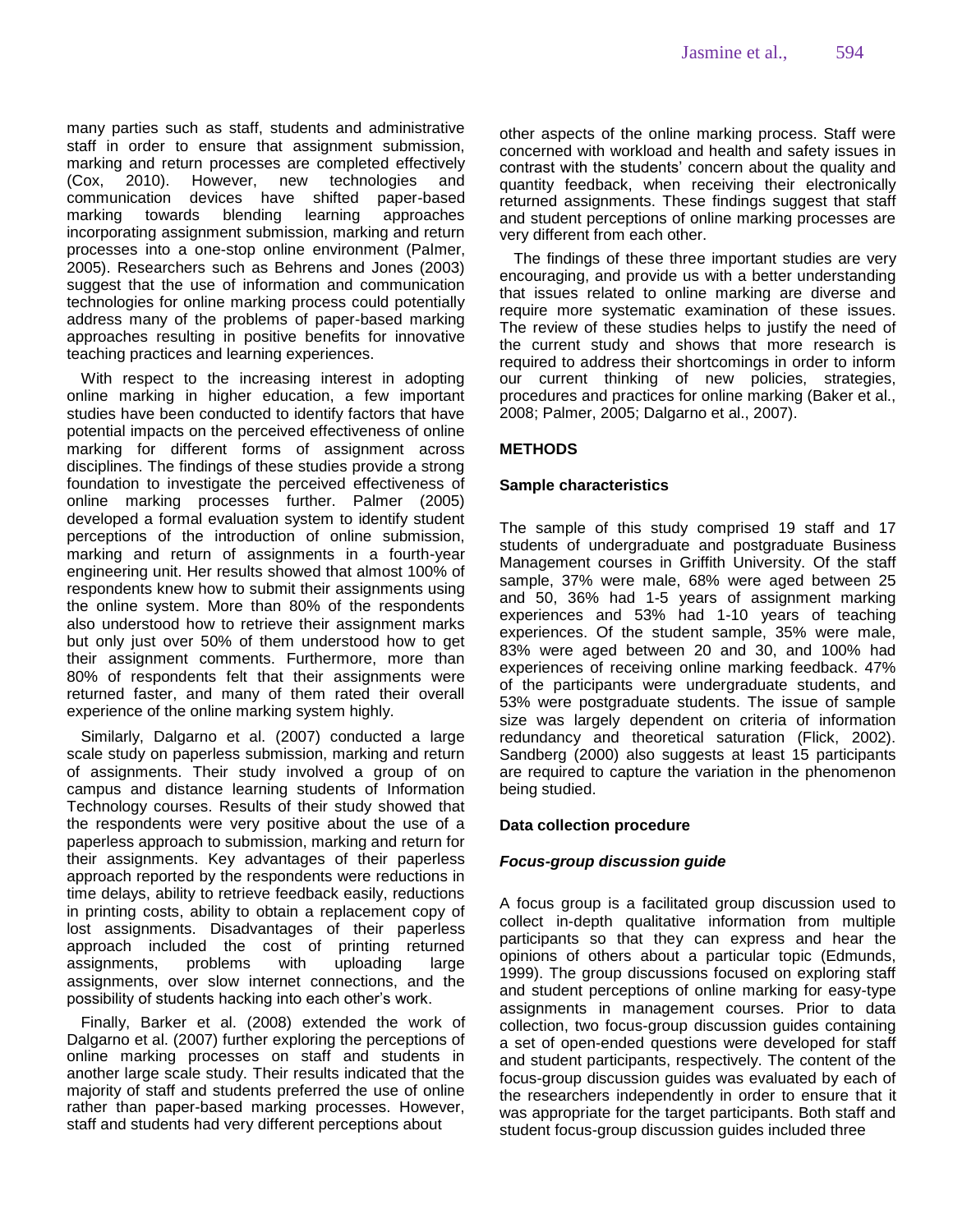**Table 1.** Staff perceptions of online assignment marking.

| <b>Keywords</b>           | <b>Frequency</b> | <b>Superordinate themes</b> |
|---------------------------|------------------|-----------------------------|
| Less time consuming       | 15               | Assignment handling         |
| Paper                     | 102              | Assignment handling         |
| Easier, better            | 58               | Assignment handling         |
| Location, computers       | 27               | Assignment handling         |
| Class, lecture            | 32               | Contact with students       |
| Personal                  | 48               | Contact with students       |
| System, process           | 213              | Marking and feedback        |
| Handwriting               | 16               | Marking and feedback        |
| Efficiency,<br>moderation | 76               | Marking and feedback        |
| Comments, feedback        | 239              | Marking and feedback        |
| Standardised              | 24               | Marking and feedback        |

sections. Section 1 was designed to explore participants' basic perceptions in relation to online assignment marking. Sample questions were: "What is your perception about online assignment marking in general?"

(*Staff and Student versions*) or "How do you think online marking and paper-based marking differ? Give me some examples please?" (*Staff and Student versions*). Section 2 asked participants about their in-depth perceptions of specific online assignment marking issues. Sample questions were: "What do you see as the advantages/benefits versus disadvantages/challenges of online marking?" (*Staff and Student versions*), "How do you think online marking can enhance marking effectiveness? (*Staff version only*) or "How do you think online marking can enhance your learning outcomes.

Please give me some examples?" (*Student version only*). Section 3 was designed to collect participant demographic information (*Staff and Student versions*).

## *Focus-group discussion process*

During the 1st semester of 2013, staff and students of the Department of Management of one of the Australian universities were invited to participate in a series of exploratory focus-group discussions in relation to the effectiveness of online assignment marking processes. To increase the focus-group discussion quality, all participants were given a copy of the focus-group discussion guide prior to each focus-group discussion being conducted. This was to allow the participants to reflect on the questions they would be asked during the focus-group discussion (Flick, 2002). All focus-group discussions were undertaken by researcher A and a research assistant. Researcher A used a structured process to maximise the quality of responses obtained and to ensure that the opinions of each participant were heard and recorded. The discussion process involved first explaining what online marking was? Then researcher A facilitated the focus-group discussion process by

asking general and specific open-ended questions to the participants, while the research assistant observed the participants' physical reactions and facial expressions and made notes for reflection. A series of probing and clarification questions were used to explore the participants' experiences and perceptions further. In accordance with recommendations by Strauss and Corbin (1998), all focus-group data were collected until data saturation occurred (that is, participants started repeating their responses). Eight focus-group discussions were conducted for staff and students on different occasions. Each focus-group discussion consisted of 4 to 5 participants and lasted approximately between 35 to 45 min. Each focus-group discussion was recorded and the audio records were transcribed verbatim (Flick, 2002). Each discussion transcript was approximately 6 to 8 pages type-written, single-spaced. The data were analysed using Nvivo v10 software. Researcher B conducted the primary analysis and researcher A on the project verified the accuracy of the coding system. The main themes were corroborated by the two researchers for validation.

## **RESULTS**

To analyse the transcripts, we used content analysis. The analysis started by reading each transcript to gain a basic understanding and we then re-read the transcripts more carefully in an attempt to identify frequently occurring keywords and phrases that were used by the participants to describe their perceptions and experiences of online marking (Rubin, 2005). Then the coding was used to assign meaning to the text, allowing us to identify emerging themes. Based on the themes emerging in the text, we developed three "superordinate" themes that allowed us to discuss the third research question related to the perceptual similarities and differences among staff and students. Finally, a detailed description of those superordinate themes is provided and supported by excerpts from the focus-group discussion transcripts. Table 1 shows a list of keywords and superordinate themes discussed by staff.

### **Staff perceptions of assignment handling in online marking**

Staff spoke about their perceptions of marking paperbased essays versus electronic versions of essays. The participants discussed online essay marking in terms of the speed and efficiency of the process as well as the capacity to reduce wastage of paper and time. Online essay marking was perceived to be more efficient in terms of collecting the assignments electronically and not having to wait for them to be processed through handling services. A representative statement regarding this theme would be:

*"I think online is more efficient, obviously there is no paper waste which is a big thing. And just efficiency in*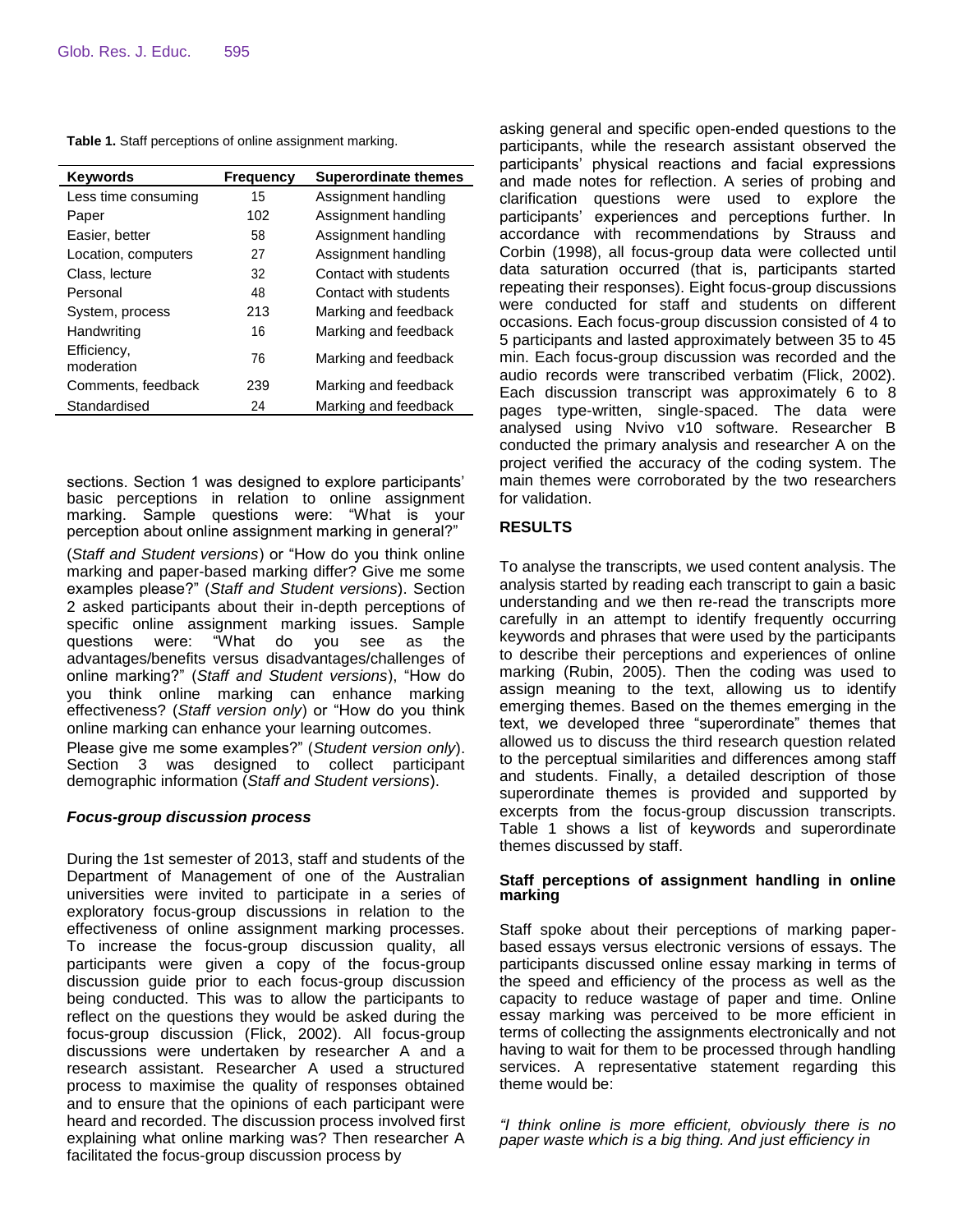|  |  | Table 2. Student perceptions of online assignment marking. |  |  |  |  |
|--|--|------------------------------------------------------------|--|--|--|--|
|--|--|------------------------------------------------------------|--|--|--|--|

| Faster<br>8<br>Assignment handling<br>Assignment handling<br>Easier, better<br>34<br>Eco-friendly,<br>paper,<br>90<br>Assignment handling<br>trees<br>Assignment handling<br>9<br>Access<br>Contact with staff<br>Class, lecture<br>43<br>Contact with staff<br>Personal<br>19<br>Marking and feedback<br>System, process<br>34<br>Written, handwriting<br>Marking and feedback<br>8<br><b>Efficient</b><br>7<br>Marking and feedback<br>Comments, feedback<br>120<br>Marking and feedback | <b>Keywords</b> | <b>Frequency</b> | <b>Superordinate</b><br>themes |
|--------------------------------------------------------------------------------------------------------------------------------------------------------------------------------------------------------------------------------------------------------------------------------------------------------------------------------------------------------------------------------------------------------------------------------------------------------------------------------------------|-----------------|------------------|--------------------------------|
|                                                                                                                                                                                                                                                                                                                                                                                                                                                                                            |                 |                  |                                |
|                                                                                                                                                                                                                                                                                                                                                                                                                                                                                            |                 |                  |                                |
|                                                                                                                                                                                                                                                                                                                                                                                                                                                                                            |                 |                  |                                |
|                                                                                                                                                                                                                                                                                                                                                                                                                                                                                            |                 |                  |                                |
|                                                                                                                                                                                                                                                                                                                                                                                                                                                                                            |                 |                  |                                |
|                                                                                                                                                                                                                                                                                                                                                                                                                                                                                            |                 |                  |                                |
|                                                                                                                                                                                                                                                                                                                                                                                                                                                                                            |                 |                  |                                |
|                                                                                                                                                                                                                                                                                                                                                                                                                                                                                            |                 |                  |                                |
|                                                                                                                                                                                                                                                                                                                                                                                                                                                                                            |                 |                  |                                |
|                                                                                                                                                                                                                                                                                                                                                                                                                                                                                            |                 |                  |                                |
|                                                                                                                                                                                                                                                                                                                                                                                                                                                                                            | Comment bank    | 17               | Marking and feedback           |

*terms of time, I find it a lot easier to mark online. And it's also faster to get feedback to students. So, if you've got paper-based, you have to set up a time for them to come and pick up their assignments or they have to do it in tutorials, which they might not necessarily attend. So, if you do it online, everyone can get access to their feedback as soon as it's available. So, that's good"* (Participant 7:702).

#### **Staff perceptions of contact with students**

One widespread criticism of online assignment submission was that it decreased the need for students to come to class and lecturers/tutors did not get to connect with the students (Weaver, 2007). To increase class attendance, some staff required students to attend class to submit and collect assessment items. Their focus was on increasing personal attachment. As one participant commented:

*"So, on one hand they are going, we want everything online, but no, we don't get any interaction and it's like, you can't have both, you can't"* (6:602).

Another approach by some staff was to require students to collect their assignments during consultation time. Staff would write fewer comments on each assignment and if students wanted more feedback they could ask when they collected their assignment. The advantage of online marking was that it reduced the need for this type of consultation time. However, face-to-face communication was considered to be a better form of communication for some staff as they felt they were able to explain the strengths/weakness of the student's work more clearly.

#### **Staff perceptions of marking and feedback using online marking**

While not a widespread subtheme, there were some consistent views of the value of online marking in relation to the moderation process. For instance, one staff

suggested "*streamlining the moderation process is very helpful*" (11:1101). This was due to the opportunity to share a bank of comments and provide a consistent standard and style of feedback based on the marking criteria. This also had the effect of standardising the volume of feedback given across the markers in a course. Convenors were able to provide instructive comments on the markers' style of feedback in a timely manner. Staff were able to easily share comments and benefit from analysis of common errors provided by their colleagues in previous semesters. A major issue for staff when commenting on paper-based marking was clarity, in particular, the standard of their handwriting. It was noted that there is little room in the margins for the staff to write extensive comments and make the students understand. One staff member noted: *"I do it in pencil because I'll constantly erase things"* (9). This was to highlight that with paper-based assignments, the marker needs to be more focussed on what they are writing as they cannot take back what they have written on the original document. Another participant said *"because they can't read your writing, when you type it then it actually forces me to make more coherent grammatical statements"* (8). Table 2 outlines the keywords and superordinate themes discussed by students.

#### **Student perceptions of assignment handling in online marking**

From the student's perspective, electronic lodgement of assignments for online marking is a positive. While students could see some advantages or positives to paper-based assignments, the preference was definitely for online submission. One of the major issues for students was associated with the flexibility offered by lodging their assignments online. They commented on being able to submit their work from anywhere without having to leave work early to get to university before 5pm. Also, if they were interstate, electronic lodgement enabled them to still get their work in by the due date. They felt it was faster and easier to lodge assignments electronically. For example:

*"I have the perception that the online marking is quicker than the paper-based, obviously the paper-based. There is this extra steps involved with printing it out, handing it in. And then you are getting that back, and the lecturer has to carry it around. Where else the online marking, like student B said. You can put in at midnight or whatever, and then it comes, and at the lecturer's leisure. You don't have to wait till the class or make a special trip or something, and then the lecturer can access that at their convenience to mark it. And they get it back to you again, a lot quicker than waiting around till the next week when you go to class and handing it back"* (4:401).

#### **Student perceptions of contact with staff**

Some students liked personal contact whereas others felt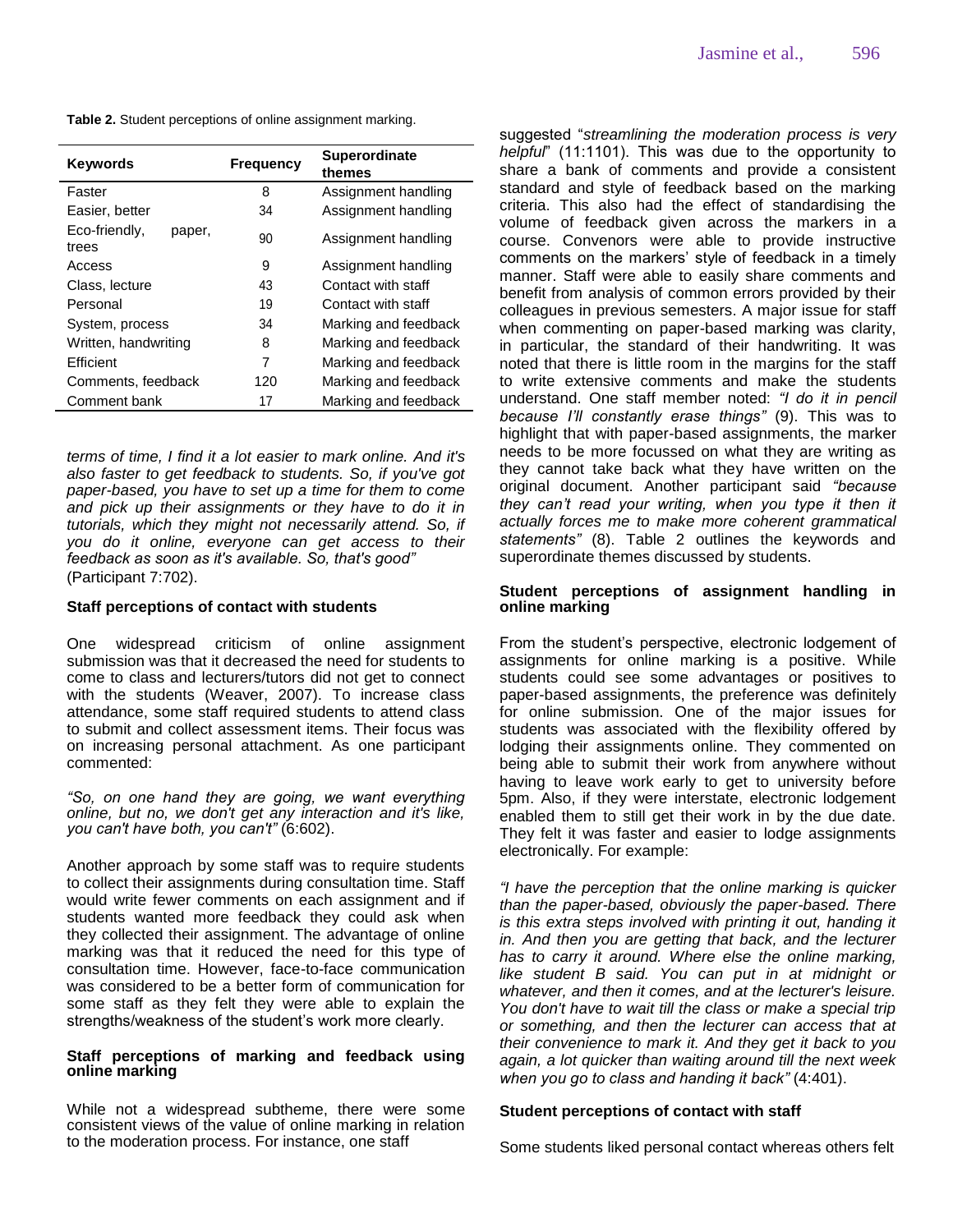it could be a source of discrimination and preferred to remain unknown to their lecturer/tutor. One group of students identified that you get greater anonymity with online marking. If a student has to go to a lecturer/tutor to collect their results and discuss their work, there was a perception that girls got preferable treatment if the lecturer/tutor was male. For example, *"If I am a girl and he was a lecturer, he will give her more time and give her high marks, unfortunately that will happen."* Students acknowledged the fact that unless they had to go to class to lodge an assignment, they were less likely to attend. As one student put it:

*"Say if you had to submit your assignment online you're less likely to go into class because you don't need to because you can tell once assessment is finish, students don't really attend tutorials of that anymore. So you don't have to go to submit your assessment, you probably wouldn't go at all"* (2:202).

Students did not like their work being marked by unknown others as this quote shows:

*"So, it gives a lack of ownership, I guess. From the teachers, professors, don't know they have to own up in that case. And I think that because of the lack of personal touch, it does put a distance between students and teacher"* (3:302).

#### **Student perceptions of marking and feedback using online marking**

Both staff and students commented on the issue of handwriting and how online marking made it easier to read the comments provided as feedback. Some students liked that fact that with online marking the feedback was connected to the point of error. Then they knew with what particular aspect of their work the lecturer/tutor had an issue. As one student noted:

*"The thing that you can see right away where your mistakes are so you can just actually improve for the next time. That's the most important thing at least for me"* (2).

Students perceived they got a greater volume of comments from the online marking process as they felt there was little room in the margins for lecturers/tutors to comment. In contrast, they thought that paper-based marking gave a feeling of greater personalisation of feedback. If they merely received generic comments about referencing or the marking criteria, they were not as satisfied.

#### **Perceptual similarities and differences among staff and students**

Across the three superordinate themes identified in this study there are similarities and differences between staff

and student perceptions and with previous research into online assignment marking (Delgarno et al., 2007). Both staff and students agreed that assignment handling within online marking provides greater efficiency, is better for the environment, and speeds up the marking process. Staff appreciated the ease with which assignments could be stored or archived in an electronic environment and students valued the digital record of comments but had some concerns regarding potential system crashes when submitting their work.

The most interesting finding was how online marking was perceived in terms of personal contact. Indeed, it suggests that there is more research required on the relational aspect of operating in an online environment. Both staff and students agreed that assignments were one of the major reasons for students to attend university in person: either for submission, collection, or receiving feedback. The agenda for staff was to increase personal attachment whereas students wanted personalised comments on their work (Weaver, 2007). Having someone other than their teachers mark their work gave students a sense of insecurity about the standards required. In other words, even if they do not connect with their marker, they want to know the marker's expectations. We consider this pivotal in understanding students' level of satisfaction with the marks and feedback given.

Lastly, in relation to marking and feedback, both staff and students agreed that online marking is likely to provide a greater volume of comments and has potential for greater personalisation of comments if used well. Staff noted that there was a risk of only using comment bank responses and not providing adequate personalisation of comments however this was a minor issue. Other benefits to staff were consistent with those previously identified by Barker et al. (2008) and Palmer (2005). The effectiveness of online marking was where staff and students differed in their perceptions. Both spoke of effectiveness in terms of feedback that would promote learning and enable students to improve in future. Staff did not believe online marking contributed to this; however students did.

## **DISCUSSION**

Based on the findings of this study, it is clear that staff and student perceptions of online marking can be summarised using a 3-step process model. Figure 1 shows that the way staff handle student assignments has an impact on the level of contact they have with students, which in turn influences their perceptions of the marks and feedback given. The keywords and phrases reflecting the underlying meaning of each theme are consisent with the findings reported in the seminal studies that were reviewed earlier (Barker et al., 2008; Dalgarno et al., 2007; Palmer, 2005; Tse et al., 2013). However, none of the seminal studies proposed a process model similar to the one presented in this study.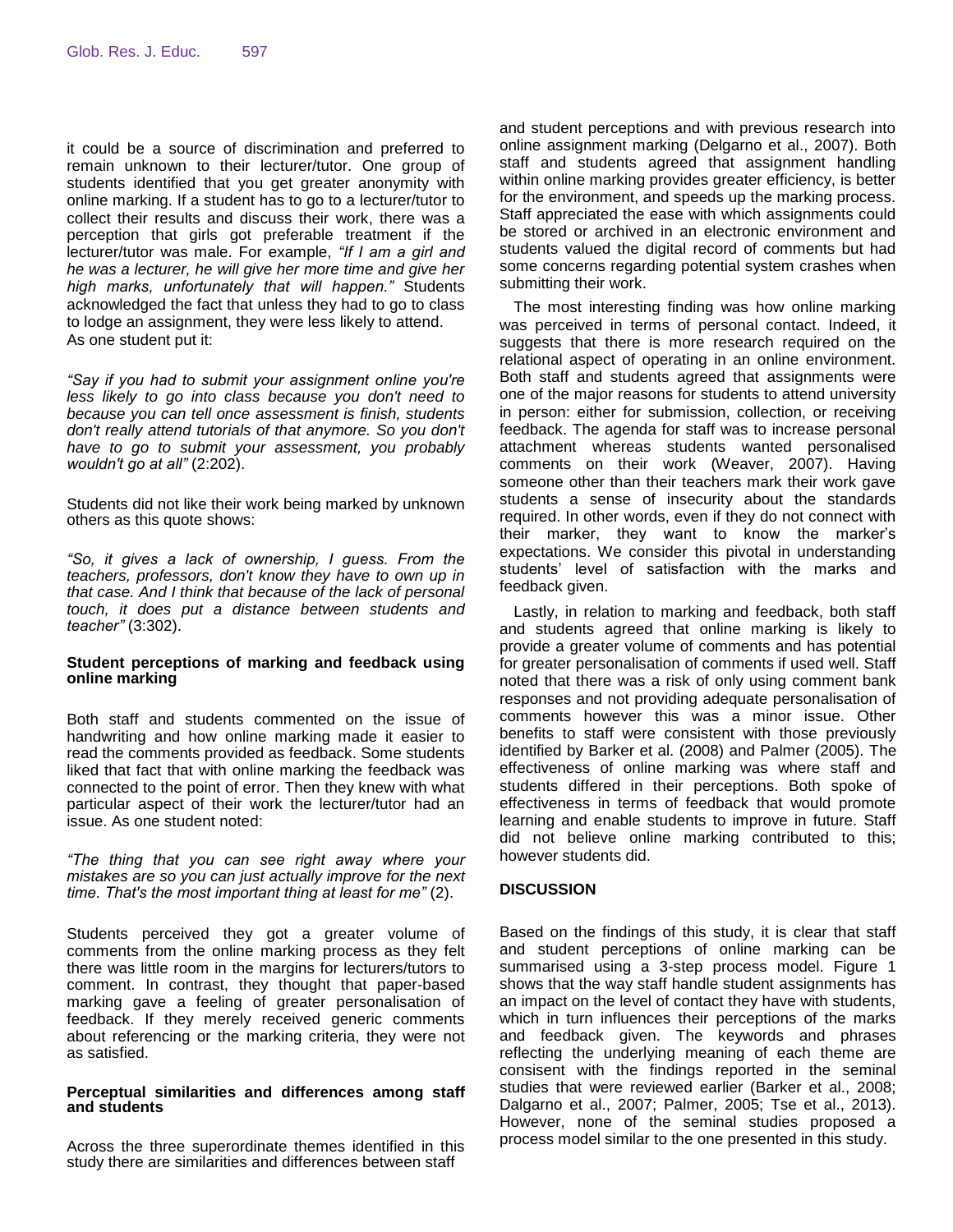

**Figure 1.** Model illustrating the relationships between themes.

Our findings suggest that online marking needs to be viewed as a process which is dynamic in nature. Each step in the model is interrelated and is also contingent upon each other to explain how staff and students interpret and contextualise online marking in their teaching and learning experiences.

## **THEORETICAL AND PRACTICAL IMPLICATIONS**

This study advances the current research on online marking in several ways. First, our study extends the literature by exploring perceptions of online marking for essay-type assignments. Although it is arguable that essay-type marking may require different forms of educational design to evaluate cognitively complex knowledge among students (Heinrich and Wang, 2003), our findings show that keywords and phrases used by the participants were similar to key findings reported in other studies which were produced using other types of assessment such as online quizzes, multiple choices or technical calculations for investigation (Barker et al., 2008; Dalgarno et al., 2007; Palmer, 2005). These findings imply that staff and student perceptions of online marking are similar across different types of assignments. Secondly, this study responds to repeated calls for examining the similarities and differences of online marking perceptions between staff and students. Our findings report that staff and students perceived online marking process of assignment handling, contact with staff and marking and feedback differently. Staff were concerned with marking efficiency and level of personal attachment with students, whereas students were concerned with the convenience of assignment submission and receipt of personalized feedback. These findings can help universities to leverage the advantages of online marking by designing effective policies, procedures, practices and systems (Palmer, 2005). Thirdly, we inform the current research by exploring staff and student perceptions of online marking in undergraduate and postgraduate management courses (Palmer, 2005; Maxwell and Kist, 2011; Poulos and Mahony, 2008). Our study revealed again that keywords and phrases used by staff and students are consistent with the findings reported by other researchers who

conducted their studies in Engineering and Health Science disciplines (Barker et al., 2008; Dalgarno et al., 2007; Palmer, 2005). This is important because universities can improve their existing online marking system by specifying its standard features to meet specific expectations of staff and students in different courses.

In conclusion, this study has reported the findings of exploratory research to investigate staff and student perceptions of online marking for essay-type assignments in undergraduate and postgraduate management courses. Three themes of assignment handling, contact with staff and marking and feedback were generated based on the frequency of keywords and phrases used by staff and students to report their perceptions of online marking processes. The results suggest that the staff and students perceived online marking processes differently, resulting in their different expectations about the usefulness of the processes. Our results also indicated that staff and students' perceptions of online marking for essay-type assignments in management courses are consistent with the findings reported in the literature. Our findings inform the existing policies, procedures and systems of online marking to promote good university teaching practices and high-impact student learning.

## **ACKNOWLEDGMENT**

Research funding for this project was provided by the Promoting Excellence in Learning and Teaching Committee of the Australian and New Zealand Academy of Management in 2012.

## **REFERENCES**

- Barker S, Fiedler B, Johnson P (2008). Paperless assignments: Moving forward or marking time? In Hello! Where are you in the landscape of educational technology? Proceedings ascilite Melbourne, 2008.
- Behrens S, Jones D (2003, January). Online assignment management: An evolutionary tale. In System Sciences, 2003. Proceedings of the 36th Annual Hawaii International Conference on (pp.9). IEEE.
- Cox SF (2012). Use of Turnitin and a Class Tutorial to